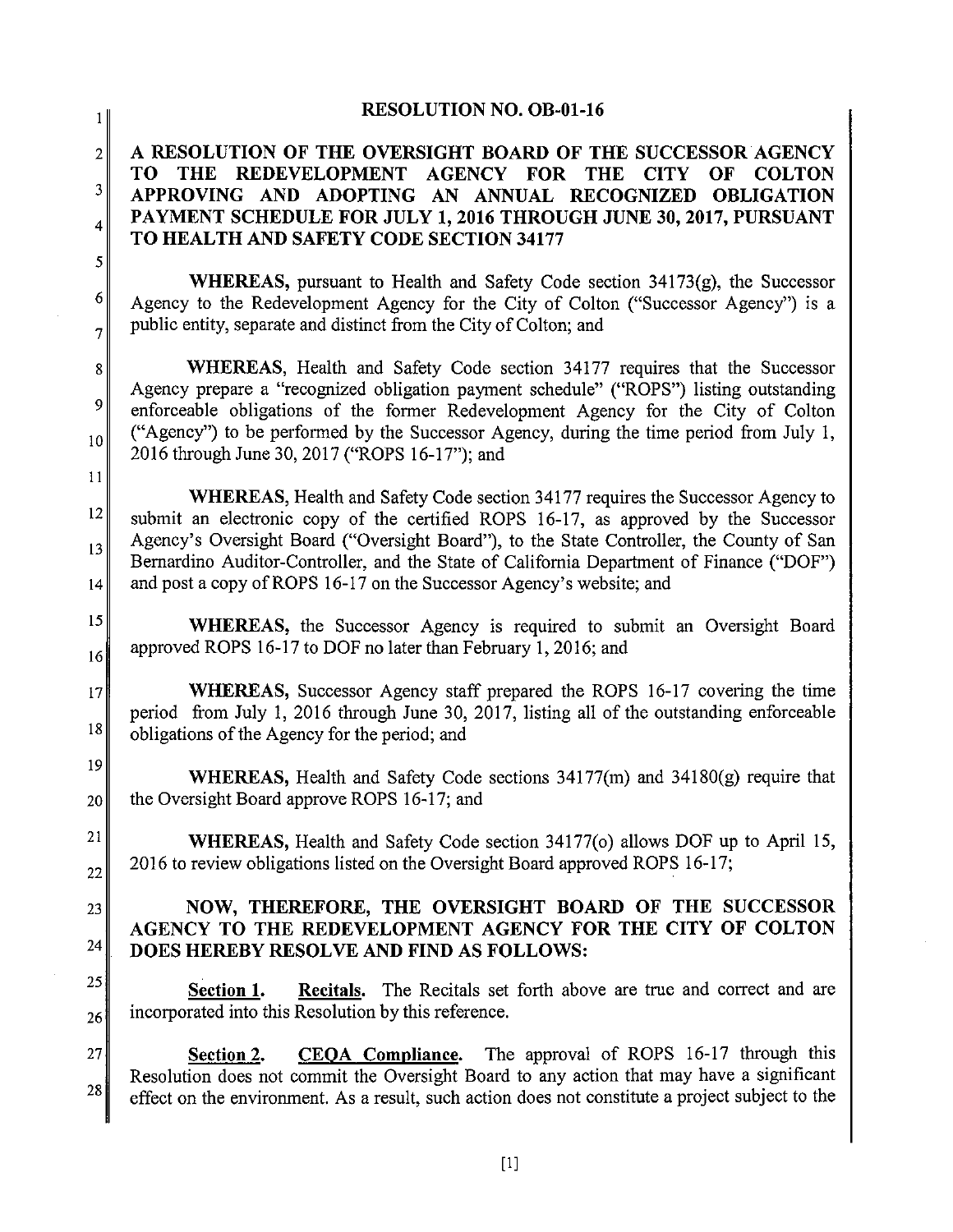requirements of the California Environmental Quality Act. The Secretary of the Oversight  $1<sup>1</sup>$ Board is authorized to file a Notice of Exemption under the California Environmental Quality Act with the appropriate official of the County of San Bernardino, California, within five (5)  $\overline{2}$ days following the date of adoption of this Resolution.

Approval of ROPS 16-17. The Oversight Board hereby approves and Section 3. adopts ROPS 16-17, in substantially the form attached to this Resolution as Exhibit A, pursuant to Health and Safety Code Section 34177 and 34180.

**Transmittal of ROPS 16-17.** The Oversight Board hereby authorizes Section 4. and directs the Successor Agency to submit copies of ROPS 16-17 approved by the Oversight Board to the State of California Department of Finance, the State Controller's Office and the County of San Bernardino Auditor-Controller, prior to February 1, 2016, in accordance with Health and Safety Code section 34177 and other applicable law.

Section 5. **Severability.** If any provision of this Resolution or the application of any such provision to any person or circumstance is held invalid, such invalidity shall not affect other provisions or applications of this Resolution that can be given effect without the invalid provision or application and to this end, the provisions of this Resolution are severable. The Oversight Board declares that the Oversight Board would have adopted this Resolution irrespective of the invalidity of any particular portion of this Resolution.

Section 6. Certification. The Secretary of the Oversight Board shall certify to the adoption of this Resolution.

**Effective Date.** Pursuant to Health and Safety Code section 34179(h), Section 7. all actions taken by the Oversight Board may be reviewed by the State of California Department of Finance and, therefore, this Resolution shall become effective five (5) business days after the date of its adoption, except to the extent that a request for review of the actions taken in this Resolution is made by the State of California Department of Finance.

PASSED, APPROVED AND ADOPTED this 28<sup>th</sup> day of January, 2016.

21

22

28

 $\overline{3}$ 

 $\overline{4}$ 

5

6

 $\overline{7}$ 

8

 $\mathsf{Q}$ 

10

 $11$ 

12

13

 $14$ 

15

16

17

18

19

20

23 Attest:

24 ad. Ola 25 CAROLINA R. PÁDILLA

26 Secretary  $27\,$ 

By: JAIME R. AYALA Chairperson

 $\left[2\right]$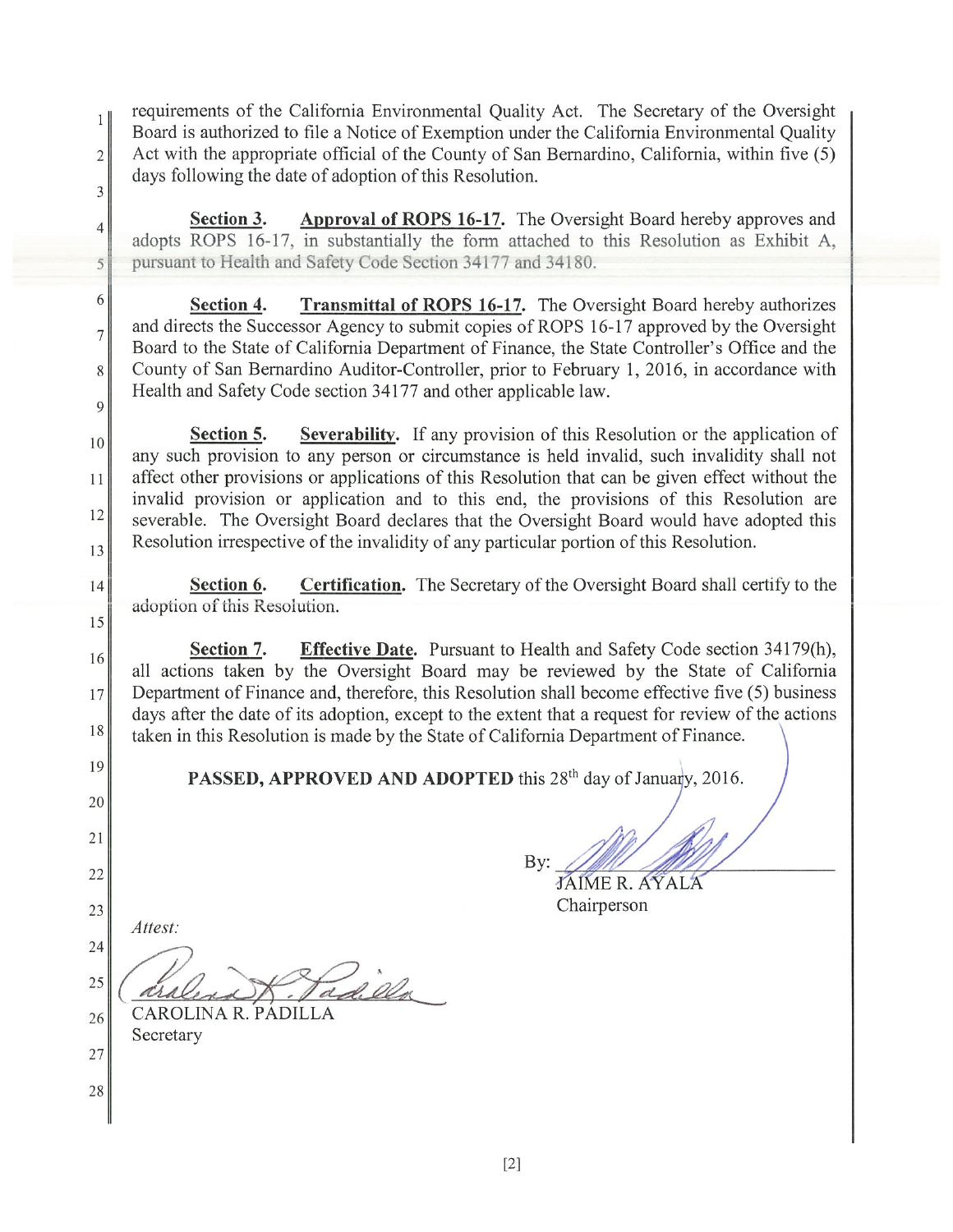|                | <b>CERTIFICATION</b>                                                                                                                                                             |
|----------------|----------------------------------------------------------------------------------------------------------------------------------------------------------------------------------|
| $\overline{2}$ |                                                                                                                                                                                  |
| 3              | STATE OF CALIFORNIA                                                                                                                                                              |
| 4              | <b>COUNTY OF SAN BERNARDINO</b> )<br>SS.<br><b>CITY OF COLTON</b>                                                                                                                |
| 5              |                                                                                                                                                                                  |
| 6              | I, Carolina R. Padilla, Secretary of the Oversight Board of the Successor Agency<br>to the Redevelopment Agency for the City of Colton, do hereby certify that the foregoing     |
| 7              | Resolution No. OB-01-16 was duly and regularly adopted by the Oversight Board of the<br>Successor Agency to the Redevelopment Agency for the City of Colton at a regular meeting |
| 8<br>9         | thereof on the 28th day of January, 2016 and that the same was passed and adopted by the<br>following vote, to wit:                                                              |
| 10             | AYES: Board Member:<br>Morgan, Saks, Mawby, and Chairperson Ayala                                                                                                                |
| 11             | NOES: Board Member:<br>None                                                                                                                                                      |
| 12             | ABSENT: Board Member:<br>Toro, Sutorus                                                                                                                                           |
| 13<br>14       | ABSTAIN: Board Member: None                                                                                                                                                      |
| 15             | VACANT: Board Member: County of San Bernardino Member                                                                                                                            |
| 16             |                                                                                                                                                                                  |
| 17             |                                                                                                                                                                                  |
| 18             |                                                                                                                                                                                  |
| 19             |                                                                                                                                                                                  |
| 20             | Carolina R. Padilla, Secretary                                                                                                                                                   |
| 21             | Oversight Board of the Successor Agency to<br>the Redevelopment Agency for the City of                                                                                           |
| 22             | Colton                                                                                                                                                                           |
| 23             |                                                                                                                                                                                  |
| 24             | (SEAL)                                                                                                                                                                           |
| 25             |                                                                                                                                                                                  |
| 26<br>27       |                                                                                                                                                                                  |
| 28             |                                                                                                                                                                                  |
|                |                                                                                                                                                                                  |
|                |                                                                                                                                                                                  |
|                |                                                                                                                                                                                  |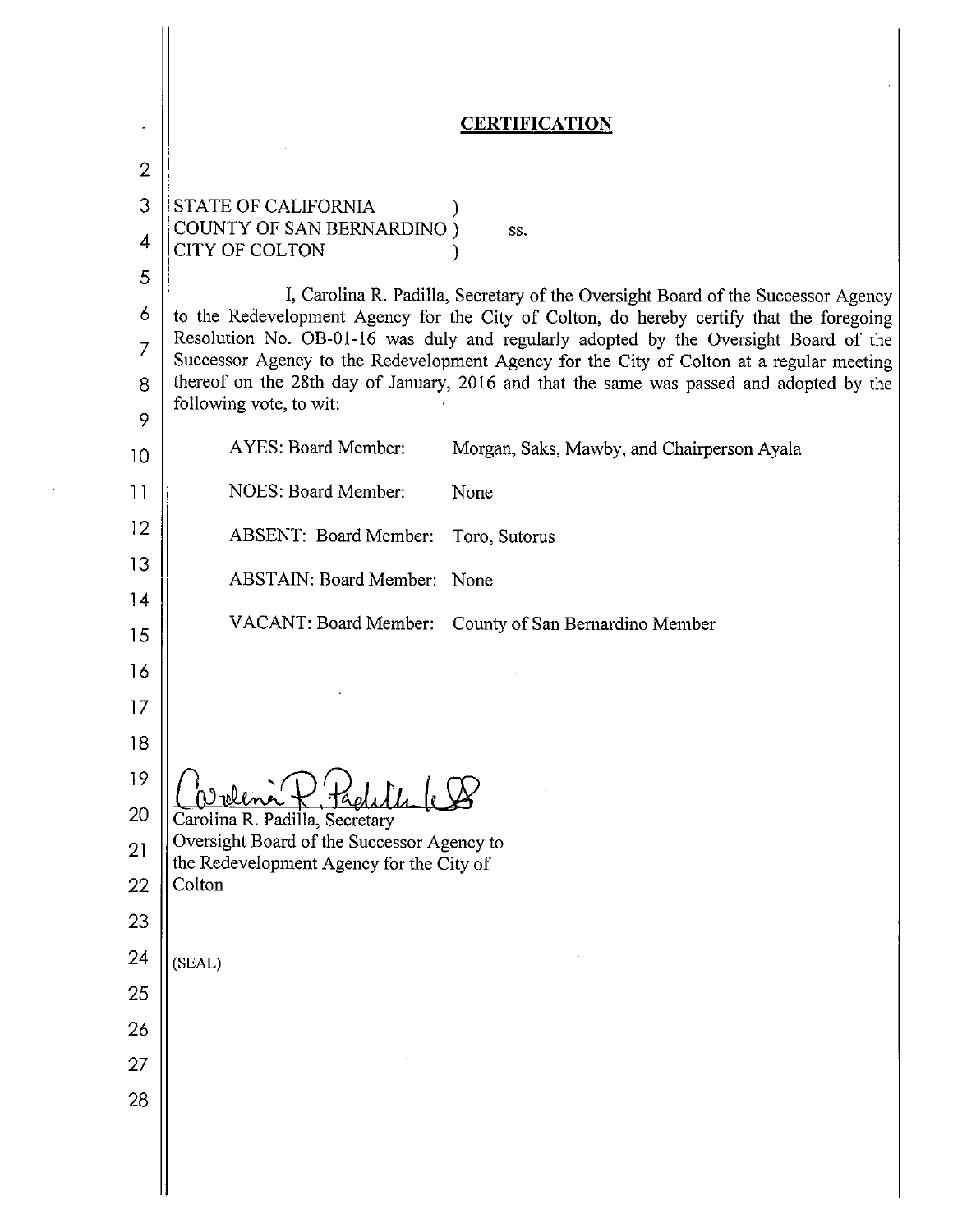| $\mathbf{1}$            | <b>EXHIBIT A</b>                                            |
|-------------------------|-------------------------------------------------------------|
| $\overline{2}$          |                                                             |
| $\mathbf 3$             | RECOGNIZED OBLIGATION PAYMENT SCHEDULE                      |
| $\overline{\mathbf{4}}$ | Covering the period from July 1, 2016 through June 30, 2017 |
| 5                       |                                                             |
| $\boldsymbol{6}$        | [Attached behind this page]                                 |
| 7                       | ¥,                                                          |
| 8                       |                                                             |
| 9                       |                                                             |
| $10\,$                  |                                                             |
| 11                      |                                                             |
| 12                      |                                                             |
| 13                      |                                                             |
| 14                      |                                                             |
| 15                      |                                                             |
| $16\,$                  |                                                             |
| 17                      |                                                             |
| 18                      |                                                             |
| 19                      |                                                             |
| 20                      |                                                             |
| 21                      |                                                             |
| 22                      |                                                             |
| 23                      |                                                             |
| 24                      | $\blacksquare$                                              |
| 25                      |                                                             |
| 26                      |                                                             |
| 27                      |                                                             |
| 28                      |                                                             |
|                         |                                                             |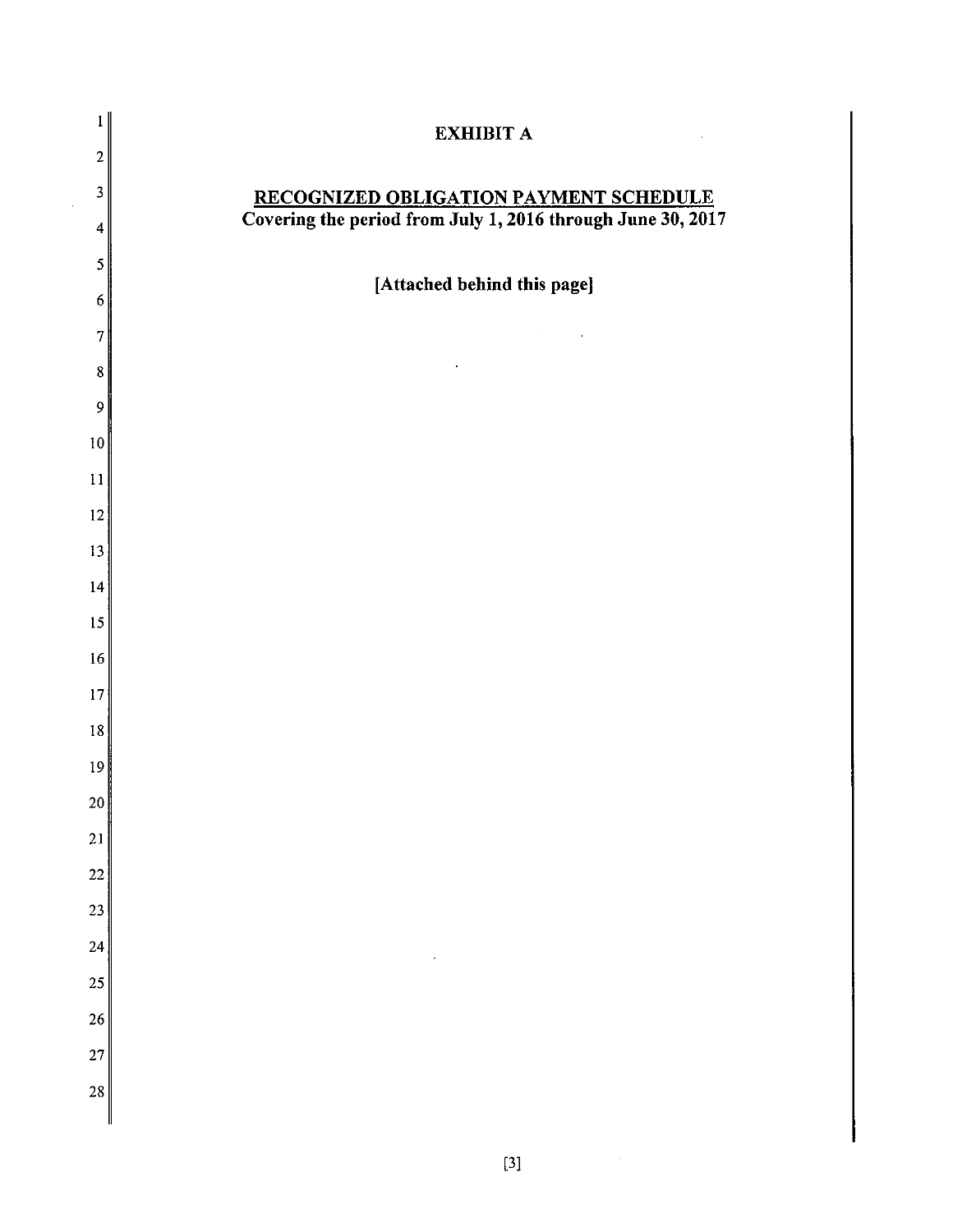| <b>Recognized Obligation Payment Schedule (ROPS 16-17) - Summary</b> |  |
|----------------------------------------------------------------------|--|
| Filed for the July 1, 2016 through June 30, 2017 Period              |  |

| <b>Successor Agency:</b> | Colton         |  |
|--------------------------|----------------|--|
| County:                  | San Bernardino |  |

|   |                                                                                                                      |   |              |     |                              |   | <b>ROPS 16-17</b> |
|---|----------------------------------------------------------------------------------------------------------------------|---|--------------|-----|------------------------------|---|-------------------|
|   | <b>Current Period Requested Funding for Enforceable Obligations (ROPS Detail)</b>                                    |   | 16-17A Total |     | 16-17B Total                 |   | Total             |
| A | Enforceable Obligations Funded with Non-Redevelopment Property Tax Trust Fund (RPTTF) Funding<br>Sources $(B+C+D)$ : | S | 2,436,669    | - 5 | $\qquad \qquad \blacksquare$ |   | 2,436,669         |
| в | <b>Bond Proceeds Funding</b>                                                                                         |   |              |     |                              |   |                   |
| C | Reserve Balance Funding                                                                                              |   | 2,436,669    |     | $\sim$                       |   | 2,436,669         |
| D | Other Funding                                                                                                        |   |              |     | $\sim$                       |   |                   |
| Е | Enforceable Obligations Funded with RPTTF Funding (F+G):                                                             | S | 317,740      | - S | 2,736,269                    | s | 3,054,009         |
| F | Non-Administrative Costs                                                                                             |   | 192,740      |     | 2.611.269                    |   | 2,804,009         |
| G | <b>Administrative Costs</b>                                                                                          |   | 125,000      |     | 125,000                      |   | 250,000           |
| н | <b>Current Period Enforceable Obligations (A+E):</b>                                                                 |   | 2,754,409    | S   | 2,736,269                    |   | 5,490,678         |

Certification of Oversight Board Chairman:<br>Pursuant to Section 34177 (o) of the Health and Safety code, I<br>hereby certify that the above is a true and accurate Recognized Obligation Payment Schedule for the above named successor agency.

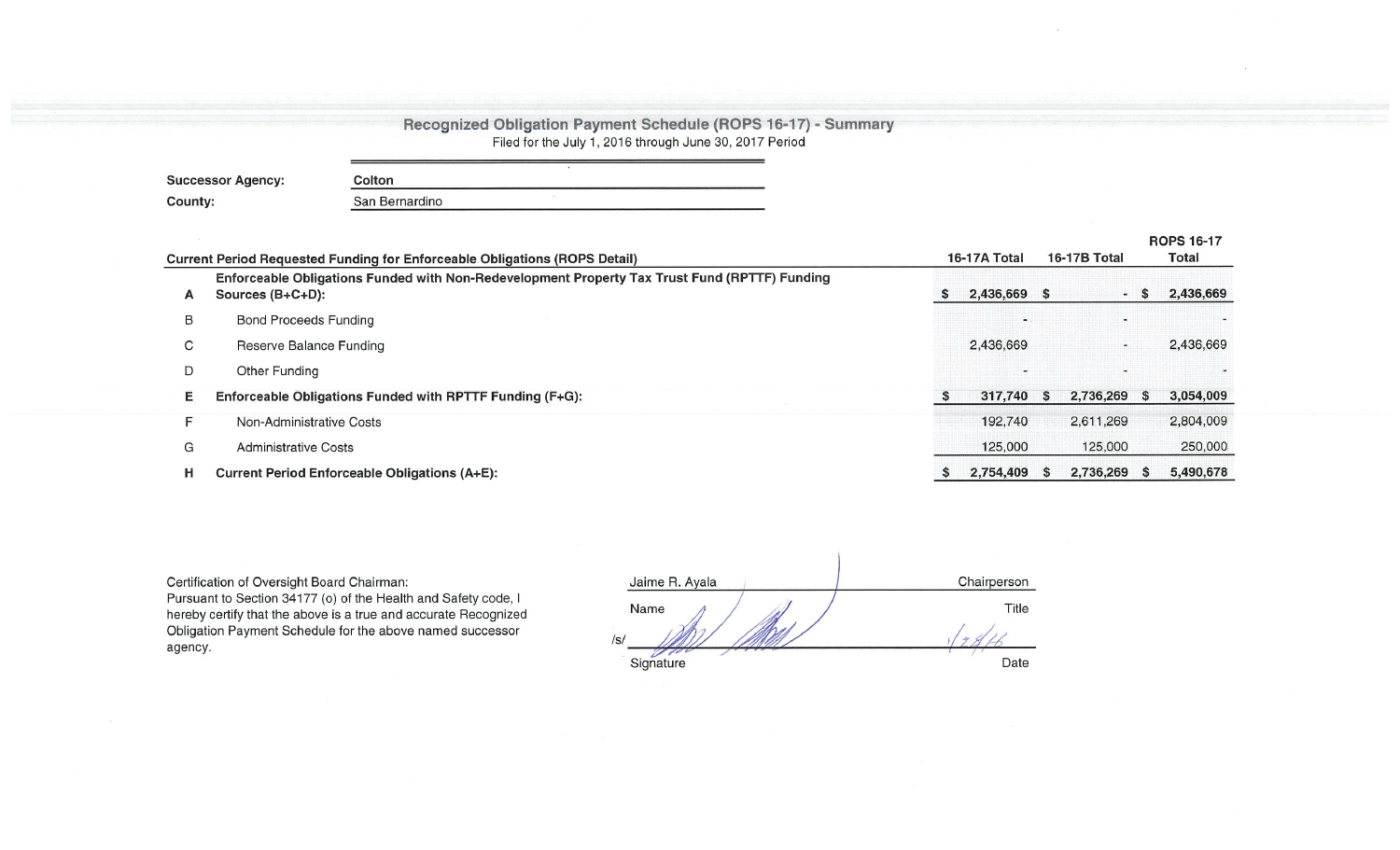|                                                                                                                                         | <b>Colton Recognized Obligation Payment Schedule (ROPS 16-17) - ROPS Detail</b><br>July 1, 2016 through June 30, 2017 |                                                            |                                         |                         |                                                                     |                                                              |                   |                                                |                               |                                   |                      |                                           |                    |                           |                       |                         |                      |                                           |             |                                         |                       |                    |
|-----------------------------------------------------------------------------------------------------------------------------------------|-----------------------------------------------------------------------------------------------------------------------|------------------------------------------------------------|-----------------------------------------|-------------------------|---------------------------------------------------------------------|--------------------------------------------------------------|-------------------|------------------------------------------------|-------------------------------|-----------------------------------|----------------------|-------------------------------------------|--------------------|---------------------------|-----------------------|-------------------------|----------------------|-------------------------------------------|-------------|-----------------------------------------|-----------------------|--------------------|
|                                                                                                                                         |                                                                                                                       |                                                            |                                         |                         |                                                                     |                                                              |                   |                                                |                               | (Report Amounts in Whole Dollars) |                      |                                           |                    |                           |                       |                         |                      |                                           |             |                                         |                       |                    |
| <b>A</b>                                                                                                                                |                                                                                                                       |                                                            | D.                                      |                         |                                                                     |                                                              | H                 |                                                |                               |                                   |                      | M                                         |                    | $\mathsf{o}$              |                       |                         |                      |                                           |             |                                         |                       | W                  |
|                                                                                                                                         |                                                                                                                       |                                                            |                                         |                         |                                                                     |                                                              |                   |                                                |                               |                                   |                      |                                           | 16-17A             |                           |                       |                         |                      |                                           | 16-17B      |                                         |                       |                    |
|                                                                                                                                         |                                                                                                                       |                                                            |                                         |                         |                                                                     |                                                              |                   |                                                |                               |                                   |                      | Non-Redevelopment Property Tax Trust Fund |                    |                           |                       |                         |                      | Non-Redevelopment Property Tax Trust Fund |             |                                         |                       |                    |
|                                                                                                                                         |                                                                                                                       |                                                            |                                         |                         |                                                                     |                                                              |                   |                                                |                               |                                   |                      | (Non-RPTTF)                               |                    | <b>RPTTF</b>              |                       |                         |                      | (Non-RPTTF)                               |             | <b>RPTTF</b>                            |                       |                    |
|                                                                                                                                         |                                                                                                                       |                                                            | Contract/Agreement   Contract/Agreement |                         |                                                                     |                                                              |                   | Total Outstanding                              |                               | ROPS 16-17                        |                      | Reserve                                   |                    |                           |                       | 16-17A                  |                      | Reserve                                   |             |                                         |                       | 16-17B             |
| Item $#$                                                                                                                                | <b>Project Name/Debt Obligation</b>                                                                                   | <b>Obligation Type</b>                                     | <b>Execution Date</b>                   | <b>Termination Date</b> | Payee                                                               | <b>Description/Project Scope</b>                             | Project Area      | Debt or Obligation<br>$\frac{1}{2}$ 50,529,930 | Retired                       | Total<br>\$ 5,490,678             | <b>Bond Proceeds</b> | Balance<br>2,436,669                      | <b>Other Funds</b> | Non-Admin<br>$192,740$ \$ | Admin<br>$125,000$ \$ | Total<br>$2,754,409$ \$ | <b>Bond Proceeds</b> | Balance<br>IS.                            | Other Funds | Non-Admin<br>$\frac{1}{5}$ 2,611,269 \$ | Admin<br>$125,000$ \$ | Total<br>2,736,269 |
|                                                                                                                                         | 11998 Tax Allocation Bonds Series Bonds Issued On or Before 4/1/1998                                                  |                                                            |                                         | 8/1/2027                | <b>US Bank</b>                                                      | Bond issue to fund capital projects                          |                   |                                                | $\mathbf{Y}$                  |                                   |                      |                                           |                    |                           |                       |                         |                      |                                           |             |                                         |                       |                    |
|                                                                                                                                         | <b>B</b> <sub>2004</sub> Tax Allocation Bonds                                                                         | Bonds Issued On or Before 7/1/2004<br>12/31/10             |                                         | 8/1/2026                | <b>US Bank</b>                                                      | Bond issue to fund housing projects                          |                   |                                                | <sup>Y</sup>                  |                                   |                      |                                           |                    |                           |                       |                         |                      |                                           |             |                                         |                       |                    |
|                                                                                                                                         | Participation/Cooperation                                                                                             | OPA/DDA/Construction                                       | 8/1/1998                                | 6/30/2020               | East Valley Land Co.                                                | Ownership Participation Agreement                            |                   | 290,000                                        | N                             | 290,000                           |                      |                                           |                    | 145,000                   |                       | 145,000                 |                      |                                           |             | 145,000                                 |                       | 145,000            |
|                                                                                                                                         | Agreement                                                                                                             |                                                            |                                         |                         |                                                                     |                                                              |                   |                                                |                               |                                   |                      |                                           |                    |                           |                       |                         |                      |                                           |             |                                         |                       |                    |
|                                                                                                                                         | 7 TABS Administration Fees<br>8 TABS Arbitrage Fees                                                                   | <b>Fees</b><br>Fees                                        | 4/1/1998<br>9/1/2011                    | 9/1/2036<br>9/1/2036    | <b>US Bank</b><br>Willdan Financial Services Arbitrage calculations | <b>TABS Administration Fees</b>                              |                   | 2,500                                          | N<br>N                        | 2,500                             |                      |                                           |                    | 2,500                     |                       | 2,500                   |                      |                                           |             |                                         |                       |                    |
|                                                                                                                                         | 9 TABS Continuing Disclosures                                                                                         | Fees                                                       | 2/1/2012                                | 9/1/2036                |                                                                     | Willdan Financial Services   Annual Continuing Disclosures & |                   | 2,000                                          | N                             | 2,000                             |                      |                                           |                    | 2,000                     |                       | 2,000                   |                      |                                           |             |                                         |                       |                    |
|                                                                                                                                         | 34 Rancho Mill Project area                                                                                           | <b>SERAF/ERAF</b>                                          | 6/30/2010                               | 9/1/2036                | Low/Mod Project area                                                | Disseminations<br><b>SERAF</b>                               |                   |                                                | N                             |                                   |                      |                                           |                    |                           |                       |                         |                      |                                           |             |                                         |                       |                    |
|                                                                                                                                         | 35 Mt. Vernon Project area                                                                                            | SERAF/ERAF                                                 | 6/30/2010                               | 9/1/2036                | Low/Mod Project area                                                | <b>SERAF</b>                                                 |                   |                                                | N                             |                                   |                      |                                           |                    |                           |                       |                         |                      |                                           |             |                                         |                       |                    |
|                                                                                                                                         | 36 Downtown 1 Project area                                                                                            | SERAF/ERAF                                                 | 6/30/2010                               | 9/1/2036                | Low/Mod Project area                                                | <b>SERAF</b>                                                 |                   |                                                | N                             |                                   |                      |                                           |                    |                           |                       |                         |                      |                                           |             |                                         |                       |                    |
|                                                                                                                                         | 37 Downtown 2 Project area<br>38 West Valley Project area                                                             | SERAF/ERAF<br>SERAF/ERAF                                   | 6/30/2010<br>6/30/2010                  | 9/1/2036<br>9/1/2036    | Low/Mod Project area<br>Low/Mod Project area                        | <b>ERAF</b><br><b>SERAF</b>                                  |                   |                                                | N<br>N                        |                                   |                      |                                           |                    |                           |                       |                         |                      |                                           |             |                                         |                       |                    |
|                                                                                                                                         | 39 Santa Ana River Project area                                                                                       | SERAF/ERAF                                                 | 6/30/2010                               | 9/1/2036                | Low/Mod Project area                                                | <b>SERAF</b>                                                 |                   |                                                | N                             |                                   |                      |                                           |                    |                           |                       |                         |                      |                                           |             |                                         |                       |                    |
|                                                                                                                                         | 51 West Valley Project area                                                                                           | City/County Loans On or<br>Before 6/27/11                  | 5/15/2007                               | 5/15/2007               | City of Colton                                                      | Land purchase                                                |                   |                                                | N                             |                                   |                      |                                           |                    |                           |                       |                         |                      |                                           |             |                                         |                       |                    |
|                                                                                                                                         | 54 West Valley Project area                                                                                           | City/County Loans On or                                    | 9/6/2005                                | 10/1/2016               | City of Colton Utility                                              | Real property acquisition                                    |                   |                                                | $N$   \$                      |                                   |                      |                                           |                    |                           |                       |                         |                      |                                           |             |                                         |                       |                    |
|                                                                                                                                         |                                                                                                                       | Before 6/27/11                                             |                                         |                         | Authority                                                           |                                                              |                   |                                                |                               |                                   |                      |                                           |                    |                           |                       |                         |                      |                                           |             |                                         |                       |                    |
|                                                                                                                                         | 63 Successor Agency<br>68 2015 Tax Allocation Refunding                                                               | <b>Admin Costs</b><br>Bonds Issued After 12/31/10 7/1/2015 | 7/1/2012                                | 12/31/2012<br>8/1/2036  | City of Colton<br>US Bank                                           | Administrative cost<br>Refunding of prior indebtedness       | All Project areas | 250,000<br>24,971,095                          | N<br>N   \$                   | 250,000<br>2,812,938              |                      | 2,436,669                                 |                    |                           | $125,000$ \$          | 125,000<br>2,436,669    |                      |                                           |             | 376,269                                 | $125,000$ \$          | 125,000<br>376,269 |
|                                                                                                                                         | Bonds                                                                                                                 |                                                            |                                         |                         |                                                                     |                                                              |                   |                                                |                               |                                   |                      |                                           |                    |                           |                       |                         |                      |                                           |             |                                         |                       |                    |
|                                                                                                                                         | 69 2015 Tax Allocation Refunding<br>Bonds                                                                             | Bonds Issued After 12/31/10 7/1/2015                       |                                         | 8/1/2036                | US Bank                                                             | Refunding of prior indebtedness -<br>Reserves                |                   | 24,971,095                                     |                               | N \$ 2,090,000                    |                      |                                           |                    |                           |                       |                         |                      |                                           |             | 2,090,000                               |                       | 2,090,000          |
|                                                                                                                                         | 70 Participation/Cooperation<br>Agreement                                                                             | OPA/DDA/Construction                                       | 8/1/1998                                | 6/30/2020               | East Valley Land Co.                                                | Ownership Participation Agreement                            |                   | $43,240$ N \$                                  |                               | 43,240                            |                      |                                           |                    | 43,240                    |                       | 43,240                  |                      |                                           |             |                                         |                       |                    |
|                                                                                                                                         |                                                                                                                       |                                                            |                                         |                         |                                                                     |                                                              |                   |                                                | $N$                           |                                   |                      |                                           |                    |                           |                       |                         |                      |                                           |             |                                         |                       |                    |
|                                                                                                                                         |                                                                                                                       |                                                            |                                         |                         |                                                                     |                                                              |                   |                                                | $N$ $\sqrt$<br>$\overline{N}$ |                                   |                      |                                           |                    |                           |                       |                         |                      |                                           |             |                                         |                       |                    |
|                                                                                                                                         |                                                                                                                       |                                                            |                                         |                         |                                                                     |                                                              |                   |                                                | N                             |                                   |                      |                                           |                    |                           |                       |                         |                      |                                           |             |                                         |                       |                    |
|                                                                                                                                         |                                                                                                                       |                                                            |                                         |                         |                                                                     |                                                              |                   |                                                | N<br>N                        |                                   |                      |                                           |                    |                           |                       |                         |                      |                                           |             |                                         |                       |                    |
|                                                                                                                                         |                                                                                                                       |                                                            |                                         |                         |                                                                     |                                                              |                   |                                                | N                             |                                   |                      |                                           |                    |                           |                       |                         |                      |                                           |             |                                         |                       |                    |
|                                                                                                                                         |                                                                                                                       |                                                            |                                         |                         |                                                                     |                                                              |                   |                                                | $N$  <br>$\overline{N}$       |                                   |                      |                                           |                    |                           |                       |                         |                      |                                           |             |                                         |                       |                    |
|                                                                                                                                         |                                                                                                                       |                                                            |                                         |                         |                                                                     |                                                              |                   |                                                | $N$ $\sqrt{S}$                |                                   |                      |                                           |                    |                           |                       |                         |                      |                                           |             |                                         |                       |                    |
|                                                                                                                                         |                                                                                                                       |                                                            |                                         |                         |                                                                     |                                                              |                   |                                                | N                             |                                   |                      |                                           |                    |                           |                       |                         |                      |                                           |             |                                         |                       |                    |
|                                                                                                                                         |                                                                                                                       |                                                            |                                         |                         |                                                                     |                                                              |                   |                                                | $\overline{N}$<br>$N$         |                                   |                      |                                           |                    |                           |                       |                         |                      |                                           |             |                                         |                       |                    |
| 84                                                                                                                                      |                                                                                                                       |                                                            |                                         |                         |                                                                     |                                                              |                   |                                                | $N$ \$                        |                                   |                      |                                           |                    |                           |                       |                         |                      |                                           |             |                                         |                       |                    |
|                                                                                                                                         |                                                                                                                       |                                                            |                                         |                         |                                                                     |                                                              |                   |                                                | $\overline{N}$<br>$N$ $\sqrt$ |                                   |                      |                                           |                    |                           |                       |                         |                      |                                           |             |                                         |                       |                    |
|                                                                                                                                         |                                                                                                                       |                                                            |                                         |                         |                                                                     |                                                              |                   |                                                | $\overline{N}$                |                                   |                      |                                           |                    |                           |                       |                         |                      |                                           |             |                                         |                       |                    |
| -88<br>-89                                                                                                                              |                                                                                                                       |                                                            |                                         |                         |                                                                     |                                                              |                   |                                                | $N$ \$<br>N                   |                                   |                      |                                           |                    |                           |                       |                         |                      |                                           |             |                                         |                       |                    |
| - 90                                                                                                                                    |                                                                                                                       |                                                            |                                         |                         |                                                                     |                                                              |                   |                                                | N                             |                                   |                      |                                           |                    |                           |                       |                         |                      |                                           |             |                                         |                       |                    |
| 92                                                                                                                                      |                                                                                                                       |                                                            |                                         |                         |                                                                     |                                                              |                   |                                                | N<br>$\overline{\mathsf{N}}$  |                                   |                      |                                           |                    |                           |                       |                         |                      |                                           |             |                                         |                       |                    |
| - 93                                                                                                                                    |                                                                                                                       |                                                            |                                         |                         |                                                                     |                                                              |                   |                                                | $N$                           |                                   |                      |                                           |                    |                           |                       |                         |                      |                                           |             |                                         |                       |                    |
|                                                                                                                                         |                                                                                                                       |                                                            |                                         |                         |                                                                     |                                                              |                   |                                                |                               |                                   |                      |                                           |                    |                           |                       |                         |                      |                                           |             |                                         |                       |                    |
|                                                                                                                                         |                                                                                                                       |                                                            |                                         |                         |                                                                     |                                                              |                   |                                                | N<br>N                        |                                   |                      |                                           |                    |                           |                       |                         |                      |                                           |             |                                         |                       |                    |
|                                                                                                                                         |                                                                                                                       |                                                            |                                         |                         |                                                                     |                                                              |                   |                                                | N                             |                                   |                      |                                           |                    |                           |                       |                         |                      |                                           |             |                                         |                       |                    |
| -98<br>- 99                                                                                                                             |                                                                                                                       |                                                            |                                         |                         |                                                                     |                                                              |                   |                                                | $N$                           |                                   |                      |                                           |                    |                           |                       |                         |                      |                                           |             |                                         |                       |                    |
| 100                                                                                                                                     |                                                                                                                       |                                                            |                                         |                         |                                                                     |                                                              |                   |                                                | $N$                           |                                   |                      |                                           |                    |                           |                       |                         |                      |                                           |             |                                         |                       |                    |
| $\frac{1}{101}$<br>$-102$                                                                                                               |                                                                                                                       |                                                            |                                         |                         |                                                                     |                                                              |                   |                                                | $\overline{N}$<br>N           |                                   |                      |                                           |                    |                           |                       |                         |                      |                                           |             |                                         |                       |                    |
| $\begin{array}{r} 102 \\ \hline 103 \\ 104 \\ \hline 105 \\ 106 \\ 107 \\ 108 \\ 109 \\ 110 \\ 111 \\ 111 \\ 112 \\ \hline \end{array}$ |                                                                                                                       |                                                            |                                         |                         |                                                                     |                                                              |                   |                                                | $N$                           |                                   |                      |                                           |                    |                           |                       |                         |                      |                                           |             |                                         |                       |                    |
|                                                                                                                                         |                                                                                                                       |                                                            |                                         |                         |                                                                     |                                                              |                   |                                                | $N$  <br>N                    |                                   |                      |                                           |                    |                           |                       |                         |                      |                                           |             |                                         |                       |                    |
|                                                                                                                                         |                                                                                                                       |                                                            |                                         |                         |                                                                     |                                                              |                   |                                                | N   \$                        |                                   |                      |                                           |                    |                           |                       |                         |                      |                                           |             |                                         |                       |                    |
|                                                                                                                                         |                                                                                                                       |                                                            |                                         |                         |                                                                     |                                                              |                   |                                                | $N$                           |                                   |                      |                                           |                    |                           |                       |                         |                      |                                           |             |                                         |                       |                    |
|                                                                                                                                         |                                                                                                                       |                                                            |                                         |                         |                                                                     |                                                              |                   |                                                | $N$ \$<br>$N$                 |                                   |                      |                                           |                    |                           |                       |                         |                      |                                           |             |                                         |                       |                    |
|                                                                                                                                         |                                                                                                                       |                                                            |                                         |                         |                                                                     |                                                              |                   |                                                |                               |                                   |                      |                                           |                    |                           |                       |                         |                      |                                           |             |                                         |                       |                    |
| $\sqrt{112}$                                                                                                                            |                                                                                                                       |                                                            |                                         |                         |                                                                     |                                                              |                   |                                                | $N$  <br>$N$ \$               |                                   |                      |                                           |                    |                           |                       |                         |                      |                                           |             |                                         |                       |                    |
|                                                                                                                                         |                                                                                                                       |                                                            |                                         |                         |                                                                     |                                                              |                   |                                                |                               |                                   |                      |                                           |                    |                           |                       |                         |                      |                                           |             |                                         |                       |                    |
| $\begin{array}{r} 113 \\ \hline 114 \\ \hline 115 \\ \hline 116 \end{array}$                                                            |                                                                                                                       |                                                            |                                         |                         |                                                                     |                                                              |                   |                                                | N   \$<br>N                   |                                   |                      |                                           |                    |                           |                       |                         |                      |                                           |             |                                         |                       |                    |
| $\frac{116}{117}$                                                                                                                       |                                                                                                                       |                                                            |                                         |                         |                                                                     |                                                              |                   |                                                | N                             |                                   |                      |                                           |                    |                           |                       |                         |                      |                                           |             |                                         |                       |                    |
| 117<br>$\frac{11}{118}$                                                                                                                 |                                                                                                                       |                                                            |                                         |                         |                                                                     |                                                              |                   |                                                | N                             |                                   |                      |                                           |                    |                           |                       |                         |                      |                                           |             |                                         |                       |                    |
|                                                                                                                                         |                                                                                                                       |                                                            |                                         |                         |                                                                     |                                                              |                   |                                                | N<br>$N$                      |                                   |                      |                                           |                    |                           |                       |                         |                      |                                           |             |                                         |                       |                    |
|                                                                                                                                         |                                                                                                                       |                                                            |                                         |                         |                                                                     |                                                              |                   |                                                | N                             |                                   |                      |                                           |                    |                           |                       |                         |                      |                                           |             |                                         |                       |                    |
|                                                                                                                                         |                                                                                                                       |                                                            |                                         |                         |                                                                     |                                                              |                   |                                                | $N$  <br>N                    |                                   |                      |                                           |                    |                           |                       |                         |                      |                                           |             |                                         |                       |                    |
| 118<br>119<br>120<br>121<br>123<br>124<br>125<br>127<br>128<br>128                                                                      |                                                                                                                       |                                                            |                                         |                         |                                                                     |                                                              |                   |                                                | N                             |                                   |                      |                                           |                    |                           |                       |                         |                      |                                           |             |                                         |                       |                    |
|                                                                                                                                         |                                                                                                                       |                                                            |                                         |                         |                                                                     |                                                              |                   |                                                | N   \$                        |                                   |                      |                                           |                    |                           |                       |                         |                      |                                           |             |                                         |                       |                    |
|                                                                                                                                         |                                                                                                                       |                                                            |                                         |                         |                                                                     |                                                              |                   |                                                | $N$ $\sqrt$                   |                                   |                      |                                           |                    |                           |                       |                         |                      |                                           |             |                                         |                       |                    |
|                                                                                                                                         |                                                                                                                       |                                                            |                                         |                         |                                                                     |                                                              |                   |                                                | $N$ \$                        |                                   |                      |                                           |                    |                           |                       |                         |                      |                                           |             |                                         |                       |                    |
|                                                                                                                                         |                                                                                                                       |                                                            |                                         |                         |                                                                     |                                                              |                   |                                                | N                             |                                   |                      |                                           |                    |                           |                       |                         |                      |                                           |             |                                         |                       |                    |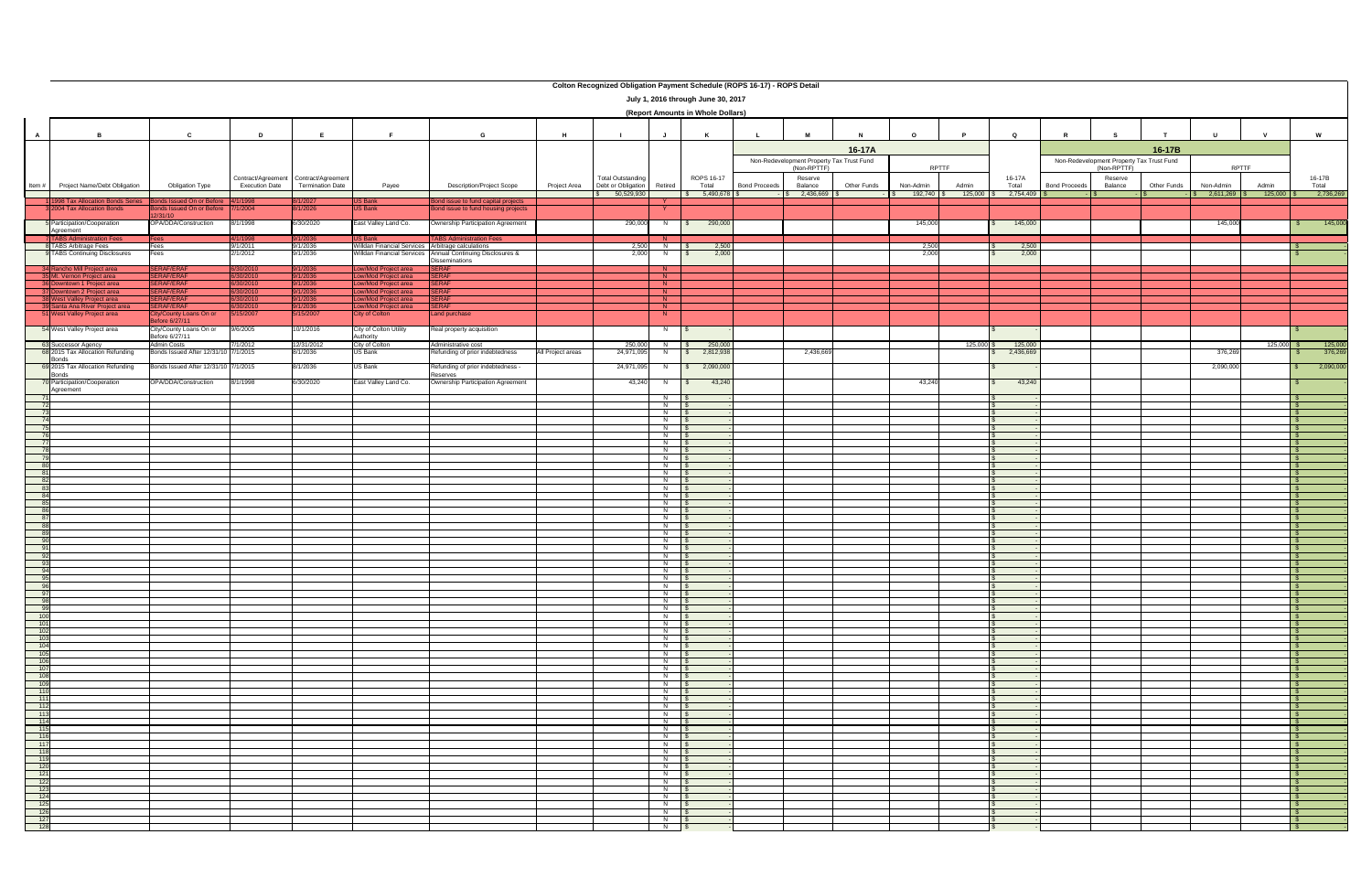|   | Pursuant to Health and Safety Code section 34177 (I), Redevelopment Property Tax Trust Fund (RPTTF) may be listed as a source of payment on the ROPS, but only to the extent no other funding source is available or<br>when payment from property tax revenues is required by an enforceable obligation. For tips on how to complete the Report of Cash Balances Form, see CASH BALANCE TIPS SHEET |                                          |                                      |                                                                        |                                                                                 |                                    |                           |                                                                                                                                                |
|---|-----------------------------------------------------------------------------------------------------------------------------------------------------------------------------------------------------------------------------------------------------------------------------------------------------------------------------------------------------------------------------------------------------|------------------------------------------|--------------------------------------|------------------------------------------------------------------------|---------------------------------------------------------------------------------|------------------------------------|---------------------------|------------------------------------------------------------------------------------------------------------------------------------------------|
| A | В                                                                                                                                                                                                                                                                                                                                                                                                   | $\mathbf c$                              | D                                    | E                                                                      | F.                                                                              | G                                  | H                         |                                                                                                                                                |
|   |                                                                                                                                                                                                                                                                                                                                                                                                     |                                          |                                      | <b>Fund Sources</b>                                                    |                                                                                 |                                    |                           |                                                                                                                                                |
|   |                                                                                                                                                                                                                                                                                                                                                                                                     |                                          | <b>Bond Proceeds</b>                 |                                                                        | <b>Reserve Balance</b>                                                          | Other                              | <b>RPTTF</b>              |                                                                                                                                                |
|   | <b>Cash Balance Information by ROPS Period</b>                                                                                                                                                                                                                                                                                                                                                      | Bonds issued on<br>or before<br>12/31/10 | Bonds issued on<br>or after 01/01/11 | Prior ROPS<br>period balances<br>and DDR RPTTF<br>balances<br>retained | Prior ROPS<br><b>RPTTF</b><br>distributed as<br>reserve for future<br>period(s) | Rent,<br>grants,<br>interest, etc. | Non-Admin<br>and<br>Admin | <b>Comments</b>                                                                                                                                |
|   | ROPS 15-16A Actuals (07/01/15 - 12/31/15)                                                                                                                                                                                                                                                                                                                                                           |                                          |                                      |                                                                        |                                                                                 |                                    |                           |                                                                                                                                                |
|   | Beginning Available Cash Balance (Actual 07/01/15)                                                                                                                                                                                                                                                                                                                                                  | 5,284,162                                |                                      |                                                                        | 3,312,426                                                                       |                                    | 5,996                     |                                                                                                                                                |
|   | 2  Revenue/Income (Actual 12/31/15)<br>RPTTF amounts should tie to the ROPS 15-16A distribution from the<br>County Auditor-Controller during June 2015                                                                                                                                                                                                                                              | 3,185,406                                | 29,220,956                           |                                                                        |                                                                                 | 6,369                              | 749,733                   |                                                                                                                                                |
| 3 | Expenditures for ROPS 15-16A Enforceable Obligations (Actual<br>12/31/15                                                                                                                                                                                                                                                                                                                            |                                          |                                      |                                                                        |                                                                                 |                                    |                           |                                                                                                                                                |
|   |                                                                                                                                                                                                                                                                                                                                                                                                     | 8,469,568                                | 27,726,147                           |                                                                        | 3,312,426                                                                       |                                    | 737,768                   |                                                                                                                                                |
| 4 | Retention of Available Cash Balance (Actual 12/31/15)<br>RPTTF amount retained should only include the amounts distributed as<br>reserve for future period(s)                                                                                                                                                                                                                                       |                                          |                                      |                                                                        |                                                                                 |                                    |                           |                                                                                                                                                |
|   | 5  ROPS 15-16A RPTTF Balances Remaining                                                                                                                                                                                                                                                                                                                                                             |                                          |                                      | No entry required                                                      |                                                                                 |                                    |                           |                                                                                                                                                |
| 6 | <b>Ending Actual Available Cash Balance</b><br>C to G = $(1 + 2 - 3 - 4)$ , H = $(1 + 2 - 3 - 4 - 5)$                                                                                                                                                                                                                                                                                               |                                          | $1,494,809$ \ \$<br>-S               | $\sim$                                                                 | - \$                                                                            | $6,369$ \ \ \$<br>$-1$ S           | 17,961                    |                                                                                                                                                |
|   | ROPS 15-16B Estimate (01/01/16 - 06/30/16)                                                                                                                                                                                                                                                                                                                                                          |                                          |                                      |                                                                        |                                                                                 |                                    |                           |                                                                                                                                                |
|   | Beginning Available Cash Balance (Actual 01/01/16)<br>$(C, D, E, G = 4 + 6, F = H4 + F4 + F6, and H = 5 + 6)$                                                                                                                                                                                                                                                                                       | $\blacksquare$                           | $1,494,809$ \ \$<br>- \$             | $\sim$                                                                 | $\boldsymbol{\mathsf{s}}$                                                       | $6,369$ \ \$<br><b>S</b>           | 17,961                    |                                                                                                                                                |
|   | 8  Revenue/Income (Estimate 06/30/16)<br>RPTTF amounts should tie to the ROPS 15-16B distribution from the<br>County Auditor-Controller during January 2016                                                                                                                                                                                                                                         |                                          |                                      |                                                                        | 2,436,669                                                                       |                                    | 615,654                   |                                                                                                                                                |
| 9 | Expenditures for ROPS 15-16B Enforceable Obligations (Estimate<br>06/30/16)                                                                                                                                                                                                                                                                                                                         |                                          |                                      |                                                                        |                                                                                 |                                    |                           | Amount includes (\$14,972) the amount by which<br>actual expenditures on ROPS 15-16A, Detail Line<br>688,476 5 exceeded the authorized amount. |
|   | 10 Retention of Available Cash Balance (Estimate 06/30/16)<br>RPTTF amount retained should only include the amounts distributed as<br>reserve for future period(s)                                                                                                                                                                                                                                  |                                          |                                      |                                                                        | 2,436,669                                                                       |                                    |                           |                                                                                                                                                |
|   | 11 Ending Estimated Available Cash Balance (7 + 8 - 9 -10)                                                                                                                                                                                                                                                                                                                                          |                                          | $1,494,809$ \ \$<br>- \$             | $\sim$                                                                 | -S                                                                              | $6,369$ \ \$<br>l Si               | (54, 861)                 |                                                                                                                                                |

## **Colton Recognized Obligation Payment Schedule (ROPS 16-17) - Report of Cash Balances (Report Amounts in Whole Dollars)**